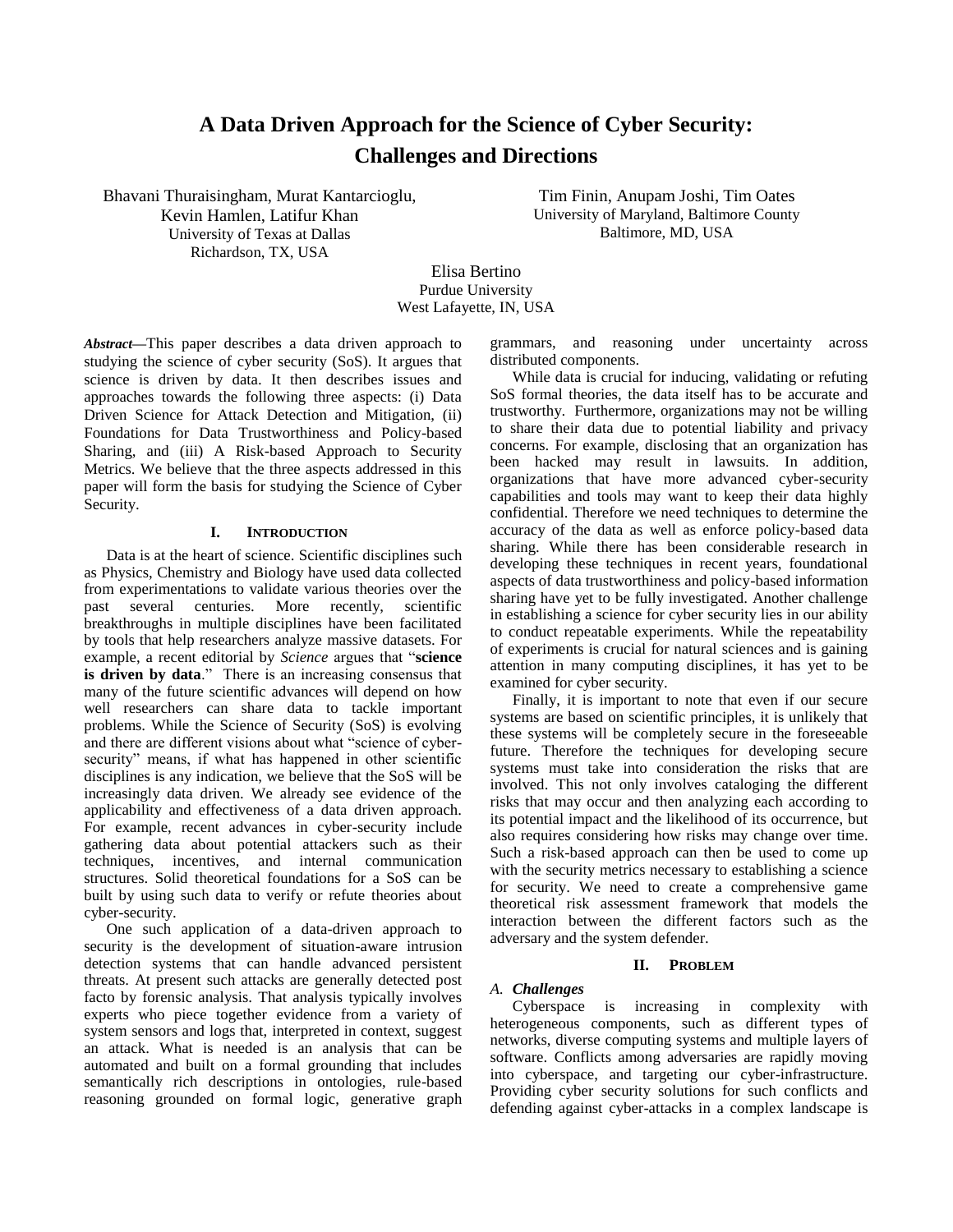thus a major challenge. While considerable progress has been made over the past decade to secure the cyber space, many of the tools, technologies, and techniques are designed and developed on an ad-hoc basis without an investigation of their foundational principles. To address this significant limitation in the design and development of secure systems, we need to carry out cyber security experimentation to develop theories. We believe that data produced as a result of experimentation is a critical resource for SoS.

There are three major aspects that must be investigated. One is to represent and reason about the data used for cyber security experimentation to detect and mitigate attacks. The second is ensuring that the data collected is accurate and secure. Third is to develop an approach for gathering riskbased security metrics, including risks that may change over time as the situation in cyberspace evolves. Actions and decisions that the defenders may take to decrease certain risks may increase other risks. The defenders need to evaluate the short-term and longer-term consequences of their actions and decisions based on dynamic assessment of risks. We believe that such a risk management approach will enable us to come up with security metrics necessary for a scientific discipline. What is needed is a data driven SoS framework which emphasizes the effective, representation, management, sharing of accurate data securely to support cyber security experimentation that would result in foundational theories. The challenges that need to be addressed include the following:

 *Data driven science for attack detection and mitigation:* Foundations for representing, integrating, reasoning over and analyzing data for detecting and mitigating threats.

 *Data trustworthiness and policy-based sharing:* Foundations for data trustworthiness based on data provenance; carry out formal policy analysis for assured information sharing; and explore repeatable experiments

 *A risk-based approach to security metrics:* Comprehensive game theoretical risk assessment framework for gatherings security metrics.

#### *B. Principles*

The following principles have to be explored in designing a data driven SoS framework.

 The first principle, which we refer to as *Increase Trust by Limiting and Isolating Functionality* (abbreviated as *Isolation Principle*), emphasizes that "less is more" and calls for smaller components with well-defined interfaces. This principle is based on well-established security principles such as the Principle of Least Privilege.

 The second principle, which we refer to as *Adaptive Multiple Layers of Security* (abbreviated as *Independence Principle*) applies the Isolation Principle both statically and dynamically by dividing systems into several layers.

 The third principle, which we refer to as *Artificial and Natural Diversity* (abbreviated as *Diversity Principle*), emphasizes the need for diversity defenses that present attackers with unpredictable targets.

 The fourth principle, which we refer to as *Learning Systems* (abbreviated as *Learning Principle*), emphasizes the

need for systems to dynamically learn from past activities, data and even from users.

#### **III. TOWARDS DEVELOPING A DATA DRIVEN FRAMEWORK**

#### *A. Data Driven Science for Detecting and Mitigating Attacks*

State-of-the-art intrusion detection and prevention systems (IDPSs) perform signature-based monitoring to identify malicious activities and generate alerts. Present systems share two key limitations: they are unable to identify attacks whose signatures are not known and they are point-based solutions geared to defend a single target. While such systems are good at defending against known attacks and identifying attacks seeking to bring down a system, they are useless against advanced persistent threats (APTs) and low and slow attack vectors. The latter are increasingly the preferred methods for nation state, criminal, and non-state actors.

We need to define and address a new science of security hard problem: how can we build intrusion detection systems that are situation-aware and so that it can be used for APTs and Low/Slow vectors. Today such attacks are generally detected post facto by forensic analysis by experts who piece together evidence from sensors and logs that, interpreted in context, suggest an attack. This is essentially an art. We need to automate the analysis by putting it on a formal grounding that includes semantically rich descriptions in ontologies, rule-based reasoning grounded in formal logic, generative graph grammars and reasoning under uncertainty across distributed components. While our focus will be on the formalisms and fundamental science, we need to include the elements needed to translate this science into practice by creating a prototype system. We need to explore how this makes cyber defense more adaptive by reasoning over attack vectors, attack targets and knowledge of the elements of the system.

We need to create the foundations of systems that dynamically analyze heterogeneous streams of information to extract facts that populate and maintain a semantically rich knowledge base (KB) with information about the resources being protected, the attacks they are experiencing and new vulnerabilities they might have. These facts will be used to deduce the context of the system, the possibility of attacks, and potential mitigations. The data and knowledge sources from which such facts can be extracted include textual sources (e.g., NVD, blog posts, chat rooms), hardware level sensors such as power draw, IDS systems such as Snort, host-based sensors, as well as information from peer systems. The KB will be built on Semantic Web languages (e.g., OWL) supporting both rule-based reasoning and graph-based analysis. A modern enterprise has a host of point systems that act independently from one another – an IDPS that scans network traffic at the gateway, firewalls regulating connections, application specific gateways doing application specific deep packet inspection, host-based monitors like tripwire, malware scanners, identity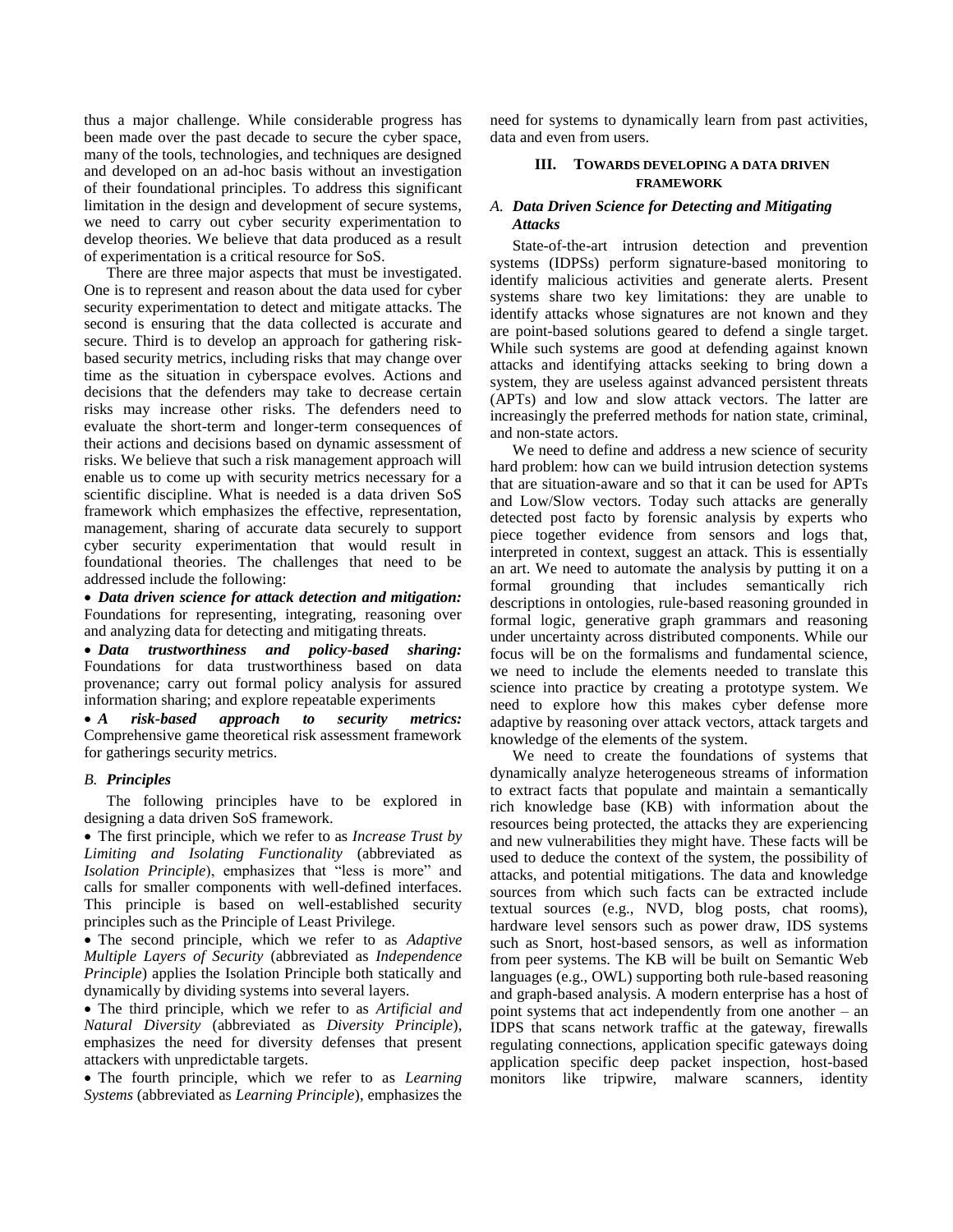management and authentication systems (sometimes with bio-metrics), etc.

In more sophisticated systems (SIEMs), alerts and warnings from individual components are aggregated and dashboarded in an operations center. Network security analysts monitor these, a process described as watchstanding, permitting highly-trained analysts to look at the disparate pieces of information and see if they "click together" into a pattern suggesting an attack. The analyst is aided by her background knowledge regarding the context of the system (e.g., the applications installed, the system's normal behavior pattern) and the external world (e.g., "intelligence" about what new attacks that exist in the wild, or the adversary's tradecraft). A similar forensic analysis process is done post facto when an attack is suspected.

As a representative of the best of the state-of-the-art in such approaches, consider the Cyber Kill Chain idea (Modeled on the DoD Find, Fix, Target, Track, Engage, Assess (F2T2EA) kill chain for targeting hostile forces.that tries to capture the offensive actions that an adversary is likely to take in attacking a system. It tasks the analyst to look at (log) data from various elements of the system, potentially across organizational boundaries, for events that fit this chain. The approach, however, is far from adequate as it is essentially looking for the "superman" in every analyst, and cannot be scaled given the level of human expertise and involvement needed. Our research will move from this state–of–the– practice to a context/situation aware system that largely automates this sophisticated (forensic) analysis done by the analyst on the sensed/observed data.

#### *a) Context Representation and Sharing*

Our context model requires information on components of the system, network and host data, attacks, their means and consequences, attackers and their campaigns, time and temporal relations, geo-spatial entities and relations, user identities and profiles, and mitigation actions taken. In the distributed and dynamic environments that we want to protect, no single component will have complete knowledge about its context. Knowledge sharing is an effective mechanism to help agents to build contextual knowledge, but requires that independently developed components and agents must share a common ontology and communication language.

In most prior work, contextual information has been represented as data structures or objects in the implementation language. Such representations lack Such representations lack expressiveness and extensibility, are difficult to share across implementations, and lack native mechanisms to define equivalences and mappings. Encoding the information in a meta-language like XML can help, but such interchange languages operate at a syntactic level and provide inadequate support for semantic representation and interoperability, both essential to knowledge sharing and context reasoning [Che04]. This means that XML representations of security-related information such as Stix, SCAP, IODEF and OVAL are inadequate for our purpose, though they provide strong, community- and standardsbased points of departure.

One could use the semantic web language OWL, a W3C standard, to represent the security-related context data as an ontology. It provides richer sharing models than database schemas or XML to enable sharing of context data. Moreover, using semantic web languages makes available extensive existing ontologies and data for relevant domains for integration. There is considerable potential to develop OWL ontologies that can interoperate with and eventually form the semantic underpinnings for cyber security data, as shown in our prior work [Und03, Jos13].

We have developed a preliminary ontology to represent cybersecurity information which is available at [Cyb12]. Its key concepts are the attributes of the attack itself as well as the system attacked. We take a "victim-centered" view, and describe attacks on systems, their means, consequences, and targeted products. We further classify an attack as a *security attack* or a *privacy attack*. An attack has two primary properties: the way in which the attack was executed and its effects. In our ontology, we define an overall *AttackAttribute* class with subclasses *Means* that encapsulates the ways and methods used to perform an attack and *Consequences* that encapsulates the outcomes. The *Product* class encapsulates the information of the hardware, software and vendor of the system under attack. We need to leverage this work and enhance it to describe attack campaigns, potential mitigations, possible reconnaissance steps, and data exfiltration. We need to leverage existing efforts such as STIX, OVAL etc. and model them in our OWL ontologies. Very few of these systems model the hardware elements and power measurements of the system, so that will be a key focus of our extension efforts. We need to also extend and incorporate ontologies that let us describe actions, constraints and consequences.

#### *b) Dectecting Attacks by Reasoning*

One approach to detect attacks is for the analyst to define rules based on the system context and the incoming data. For example, we might predict an ongoing attack if the system has software installed that has been recently discussed in hacker forums as a potential attack vehicle and if the process corresponding to that software is running and behaving anomalously. As another example, an attack may be likely if a new device is added to a system, its device driver runs, consumes a lot of CPU, stats the password file, and the system sends data to machines with which it has not connected in the past. In most existing approaches, implementations program the logic of context reasoning directly into the behavior of the system, leading to rigid, difficult to maintain systems. Our approach allows the logic of context reasoning to be implemented separately from the behavior of the system. A combination of description logic and rule-based logical inference is a feasible and scalable approach to allow this decoupling [Che03].

There are several advantages to this approach. It helps separate the high-level reasoning logic from the low-level functional implementation, allowing developers to modify or replace context reasoning components. It allows many well-defined logic models of general concepts such as time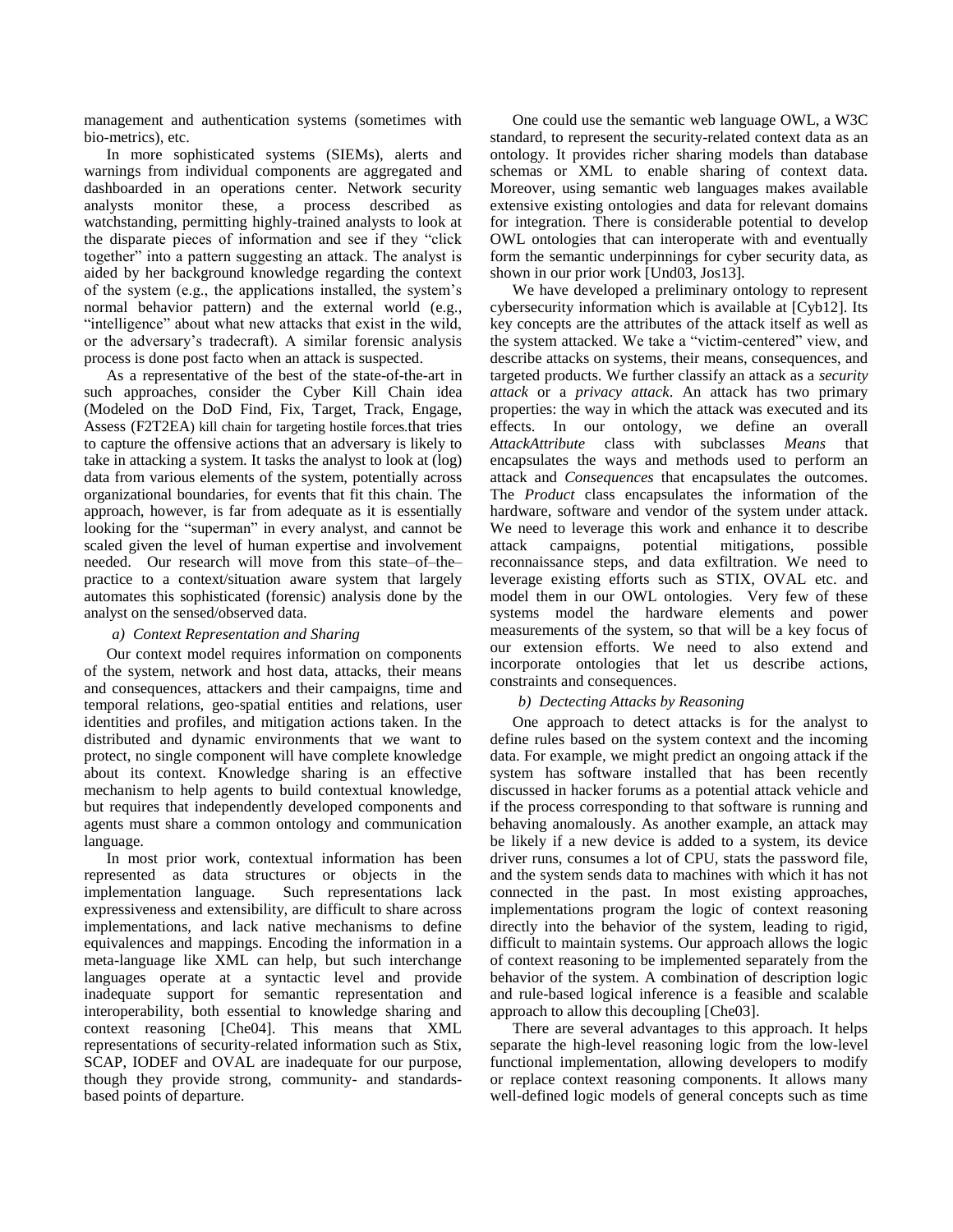and space [Che04] to be directly used. Most importantly, it allows analysts to specify rules over the sensed knowledge and data describing potential attacks and mitigations. This permits forensic detection of attacks such as APTs in realtime that today depend on post facto analysis. When context interpretation and attack detection rules are explicitly represented, meta-reasoning techniques can be developed to detect and resolve inconsistencies. *Note that a reasoner can also suggest possible mitigations. If the attack was on a particular service, it could try to move that service to a different host (assuming that the clients internally would know how to rediscover it and retain state). Our approach permits us to deploy such "moving target" approaches*  based on the context instead of blind randomization.

However, a key challenge arises: how can rule-based reasoning be done when the underlying facts that feed the rules that in turn determine context are streaming? Moreover, streaming data and facts are not available for post facto processing. Latency in detecting significant events related to security state that affect context is a key problem. For example, editing a firewall rule could create the opening for an attack vector that needs to be recognized and plugged before it can be exploited. Does this need for fast reasoning mean that we will need to be limited to RDFS models that will be using subsumption-based reasoning only? Or is it the case that we can go further, perhaps to description logic or OWL-QL? There is evidence that even first order reasoning can be done in near real-time for service management issues in pervasive systems. An additional approach to handle scale is to use rule context guards, where groups of rules are only enabled in and applicable to particular contexts.

Another issue is that the fact as inferred by the sensed data may not be the fact in terms of which a context rule is defined, but the two may be related. Consider a rule stating that if the system sees a very long string as a payload for an application, it should check if the application opens outbound connections to blacklisted hosts. While this involves a relatively simple subsumption-based deduction, in general there could be more complex relationships between terms in the rules and the streaming facts. Such streaming reasoning is, to the best of our knowledge, virtually unexplored in literature. The best analogy here is with streaming databases. Our facts are streaming and the context and attacks are defined by a set of "standing rules" which need to be triggered in response to the streaming facts. Just as traditional database engines can deal with streaming data but are neither efficient nor scalable in this context, a standard rule-based engine will be the same. One approach is to pre-compute an expanded set of rules. In cases where the ontologies are known and relatively static, this can be an efficient approach [Las02, Wal08].

We need to also explore the possibility of building a scalable reasoner on streaming database systems such as TelegraphCQ by enhancing them to match streaming facts with possible inferences over them. This can be used to add new facts to the stream that arise from other constraints. In prior work [Wal08], we created a reasoner over streaming data for a subclass of OWL. Our results indicate that the stream processor-RDF reasoner combined is about three orders of magnitude faster than the traditional RDF reasoner. Moreover, while the time and memory needed by traditional reasoners increases as new facts stream in, our processing time stays constant and significantly improves memory performance. However, this approach is restricted for now to subsumptions. We need to create a scalable stream reasoner to speed up the rule evaluation process, especially exploring the expressivity and speed tradeoffs as we move from RDF to various OWL profiles.

#### *c) Detecting Attacks using Graph Grammars*

Another natural way to represent activity involving cyber infrastructure is with a dynamic graph entailed by its OWL representation, with nodes representing entities (programs, ports, routers, hosts and users) and edges modeling events and interactions (running a program, opening a port, an attacker initiating a campaign). As new interactions involving known or new resources occur, or new information becomes available about entities and interactions, the graph is updated in real-time. We need to leverage our prior work on graph grammars to develop powerful new methods for representing, reasoning about, and detecting attacks. In contrast to the more familiar string grammars that define sets of strings or probability distributions over strings, graph grammars define sets of graphs or probability distributions over graphs. Graph grammar production rules have sub-graphs on their righthand sides that are used to rewrite non-terminal nodes or edges during the derivation of a graph. Note that this rewriting process naturally captures two key aspects of the domain - context and dynamics. Production rules encode contextual information in their right-hand sides by embedding non-terminals in a sub-graph of appropriate scope; and the application of production rules elaborates the structure of the graph over time.

We have developed efficient methods for learning graph grammars (both structure and parameters) from data. Given a collection of graphs corresponding to network flows in an attack, it is possible to learn a grammar that represents the distribution over graphs from which the training data were sampled. The grammar can then be used to (1) parse new graphs and determine the probability that they were drawn from the same distribution (i.e., recognize new attacks), (2) identify structure that dramatically increase the probability of the graph if it were present (partial parsing), thus providing an "early warning" and focusing information collection efforts, and (3) expose compositional structure in the domain for human consumption as production rules extracted from data. Expert domain knowledge is also easily encoded as hand-written production rules that can be refined by the learning algorithms. This is in contrast to the analysis of attack graphs to infer patterns defined in literature, which is limited to edit distances between instances.

Existing algorithms will need to be extended in a number of ways to be effective in the target domain. One of the central operations of the learning algorithm is finding common subgraphs. The current implementation performs an exact match, but ontologies defined over entities and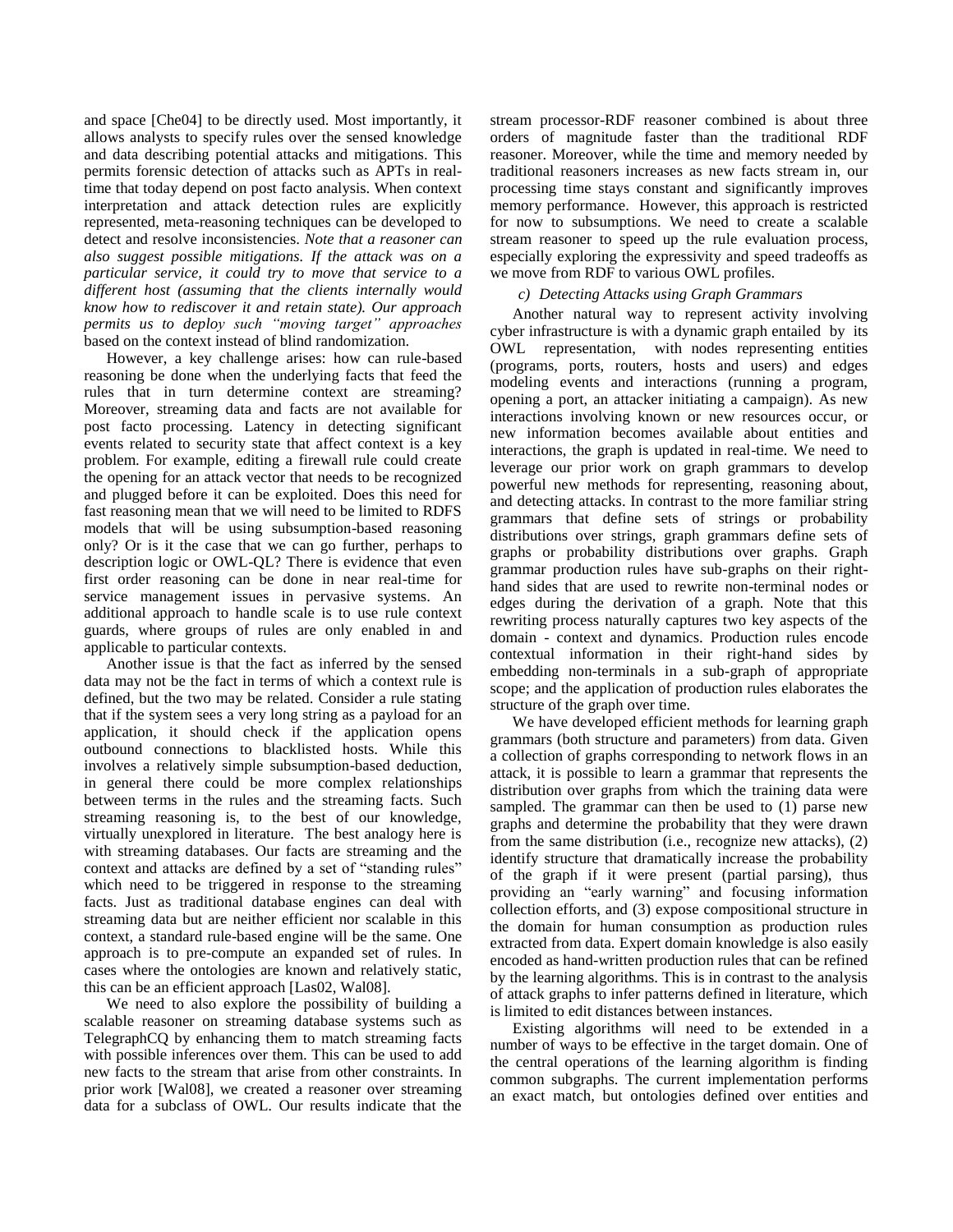relations can allow for more effective and efficient use of the data by matching on common generalizations. For example, rather than treating ports 22 and 23 as different for matching purposes, the ontology may unify them as ports used for remote login and allow subgraphs containing them that are otherwise the same to be matched. Existing work on graph grammars focuses on context-free productions, in which a non-terminal can be rewritten using any rule with a matching left-hand side. Our prior work on learning mildlycontext sensitive string languages suggests that in some cases there are a few important but computationally tractable context-sensitivities. We need to identify the central contexts in cyber infrastructure attacks and seek ways of making them tractable for graph grammars as well. Finally, existing learning algorithms allow for static labels on nodes and edges, but not for probability distributions over labels. It would be useful, for example, to learn and represent a normal distribution for the hourly number of packets that flow along a communication link, or a multinomial over the ports that are used by an application.

#### *d) Detecting Attacks Using Stream-based Classification*

We treat attack detection as a *data stream* classification problem. Data streams have a dynamic nature, which brings about the problems of *concept-drift* and *concept-evolution*  [Mas13]. *Concept-drift* occurs as a result of a change in the underlying concept of the data (e.g., evolution of attacker methods, or evolution of benign software usage patterns). It makes previously trained models outdated, and therefore necessitates the continuous refinement of the classification model in response to new incoming data. Conceptevolution, on the other hand, refers to the emergence of novel classes over time. For example, a new APT with new attack methodology and objectives would typically fall into this category.

In our approach, we assume that the data stream (e.g., sensor information) is divided into equal-sized chunks. The heart of the system will be an ensemble of classifiers. When a new unlabeled test instance arrives (part of a chunk), the ensemble will be used to classify the instance. If the test instance is identified as an outlier, it will be temporarily stored in a buffer for further inspection. Otherwise, if it is not an outlier, then it will be classified with a known label. The buffer will be periodically checked to see whether a novel class has appeared. If a novel class is detected, the instances belonging to the novel class will be identified and tagged accordingly. We need to also apply collective classification over multiple data sources based on Markov network to facilitate inference. The outputs will be another type of input to the stream based reasoning tools.

#### *e) Text Analysis to Detect Emerging Cyber Threats*

The Web is often our first source of information about new software vulnerabilities exploits and cyber-attacks. In addition to curated sources such as NVD, there are informal sources such as hacker blogs and forums, chat rooms and social media. Even though these are noisy and redundant and contain misinformation, they can be mined and aggregated to provide early warnings of new vulnerabilities and attacks, track the evolution of existing ones, produce evidence for attribution and estimate the prevalence and geographical distribution of known problems. We have developed preliminary systems [Mul11, Jos13] demonstrating the feasibility of automatically generating RDF-linked data from vulnerability descriptions in text sources. The current prototype uses a CRF-based system to extract information on cybersecurity-related entities, concepts and relations that is then represented using custom ontologies for the cybersecurity domain and mapped to objects in the DBpedia knowledge base using DBpedia Spotlight and the Wikitology knowledge base [Fin10]. Our evaluation shows the approach to be promising [Jos13].

We need to broaden applicability, improve accuracy and create a sustainable system that can deal with evolving and emerging threats. For example, we need to create a corpus of relevant text that can be used to develop and train language models for the cyber security domain. We also need to also create a framework to dynamically collect text from news streams (e.g., blogs) that we can analyze to detect potential new vulnerabilities and threats. Our annotation framework and crowd-sourcing approach [Fin10a] has to be leveraged to work with this corpus and use it to improve the accuracy of our entity and relation extraction system for cybersecurity text using probabilistic approaches [Sle13]. A system that can process new text from our ingest system on a continuous basis and produce a stream of linked data assertions to update our knowledge base has to be developed.

# *f) Handling Inconsistency*

When different security components are built to share knowledge and acquire context from sensed data, we face the problem of receiving noisy and often inconsistent information. We need to address the many problems involving representing and using both data and knowledge that that is uncertain. Uncertainty will be introduced at almost every turn in our system. The underlying sensors are themselves imprecise and depend on empirically determined thresholds and so may provide inconsistent information. Distributed host and network sensors can reach incompatible interpretations of a situation due to contextual differences. For example, a host that has seen a flood of spurious DNS responses might be sharing information with a peer that is (yet) unattacked. Information extracted from text may be wrong due to errors in the linguistic analysis or because the text itself has errors in it due to being out of date or from an unreliable source. Inference rules may themselves be heuristics that are accurate most, but not all, of the time. Many of our graph-based analytics and machine-learning components will produce results with associated certainty measures or probabilities. We need to draw on a range of general approaches to managing such inconsistent data,, including assumption-based abductive reasoning, modeling data provenance and reasoning about reputation and trust, machine learning for outlier detection, argumentation protocols for resolving inconsistencies, and custom query probes to find inconsistent data. Scalable approaches such as those based on Markov Logic Networks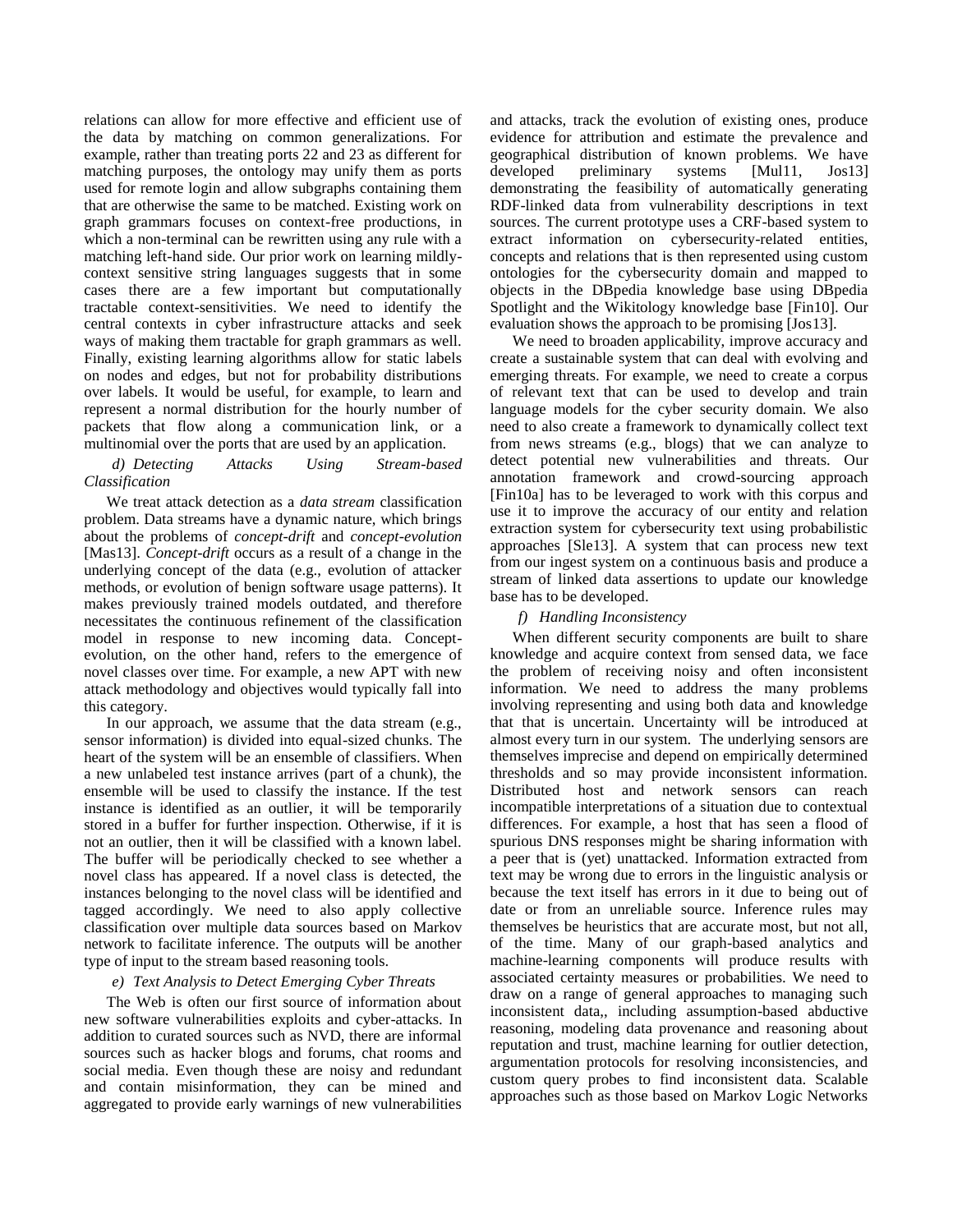and Bayesian Logic are needed to handle large volume and velocity data.

#### *B. Foundations for Trustworthy Data*

Our objective is to explore the foundations of data trustworthiness as well as assured information sharing so that accurate and trustworthy data is provided to carry out cyber security experiments. In addition, we need to introduce a novel idea of the repeatability of cyber security experiments.

*Data Trustworthiness:* It is critical to provide comprehensive solutions for assessing and assuring the trustworthiness of the collected information to carry out cyber security experiments (as well as for several other applications). Attacks may result in inaccurate data being provided to decision makers and analysts. Our goal is to address this problem by developing a framework for assessing and assuring the data trustworthiness.

*Assured Information Sharing:* Daniel Wolfe (formerly of the NSA) defined assured information sharing (AIS) as a framework that "provides the ability to dynamically and securely share information at multiple classification levels among U.S., allied and coalition forces." Furthermore, Lonny Anderson, the Chief Information Officer of the NSA, has stated that the agency is focusing on a "cloud-centric" approach to information sharing with other agencies [Nsa11] and has recently stated that "the leaks actually reinforced the need to move to the cloud and move there quickly" [Sef13]. Development of a framework to securely share the cyber security data is being pursued by NIST under a Presidential directive. While various assured information sharing strategies and systems have been developed during the past decade, the foundations for assured information sharing is yet to be established.

*Repeatability of Experiments:* As in natural sciences, it is critical that experiments be described in detail and data used and generated by experiments be made available so that experiments can be repeated and generalized. Reproducibility is crucial to validate results, discover errors and detect scientific frauds. A similar principle is emerging in the Computer Sciences. As discussed by Freire et al. [Fre12], "*in a computational environment, it should be possible to repeat a computational experiment as the authors have run it or change the experiment to see how robust the authors' conclusions are to changes in parameters or data (a concept called workability).*" While research on reproducibility is active in certain areas of Computer Science, it has yet to be articulated in cyber security. We are investigating this problem.

#### *a) Trustworthiness of Data Based on Provenance*

To correctly identify which data can or cannot be trusted, we are investigating a novel method, based on the iterative filtering technique [Ker10] and provenance. Provenance can be physical (e.g., geographical locations, network nodes in Internet) or logical (e.g., business entities in workflow systems, roles in a social network). Provenance is important in that data provided by a trusted source and manipulated by trusted system components can be deemed trustworthy. There is thus inter-dependency between data, and data

sources and system components with respect to the assessment of their trustworthiness, i.e., trustworthiness of the data affects the trustworthiness of its source and components that manipulated the data, and vice-versa. We have developed a preliminary approach to determine the trustworthiness of data in systems based on provenance. It includes the computation of confidence levels and similarity measures. For example, the trustworthiness level of a component is determined by confidence level of its related data items. Furthermore, we also compute provenance similarity. Details are given in [Thu16].

*Accurate evaluation of trustworthiness:* The key component to achieve high accuracy is the similarity measure technique. In addition to our preliminary approach which uses the normal distribution, we need to develop a more elaborate probability model to evaluate data similarity. We also need to apply various graph topology matching techniques to improve the accuracy of provenance similarity.

*Protection from collusion:* Current approaches based on iterative filtering techniques are not able to protect against collusion. We need to investigate how to extend our initial approach by using more robust variance estimation methods. *Efficient processing for very large-scale systems:* Evolving trustworthiness in the cyclic framework can be done whenever a new data item arrives. We call this approach the *immediate mode*. The immediate mode immediately reflects change in information; however it is not applicable for large-scale systems. To achieve reasonable performance, we need to develop a *batch mode* which periodically updates the trustworthiness levels only once for a considerable number of accumulated data items, while providing comparable accuracy to the immediate mode.

#### *b) Formal Policy Analysis*

We have developed multiple assured information sharing systems under the common MURI project. One such system shares data in the cloud. In this approach, the data and policies are represented in RDF and stored in the cloud. We developed a SPARQL query engine to query the data and a RDF policy engine to process the information sharing policies [Cad12]. One limitation of our approach is the lack of a formal policy analysis for information sharing. Our current work focuses on applying formal policy analysis for privacy protection in federated environments. We believe that such formal policy analysis [Ham12a] will be needed for addressing limitations in assured information sharing.

Our information sharing system is applicable to a variety of mission-critical, high-assurance data sharing problems that span multiple, mutually-distrusting organizations, data sources, and principals. In order to provide maximal security assurance in such settings, it is important to establish strong formal guarantees regarding the correctness of the system and the information sharing policies it enforces. To that end, we are developing an infrastructure for constructing formal, machine-checkable proofs of important system properties and policy analyses for our system. Machine-checkable proofs constitute the highest level of rigor for verifying security properties of software systems because, unlike human-readable proofs, they can be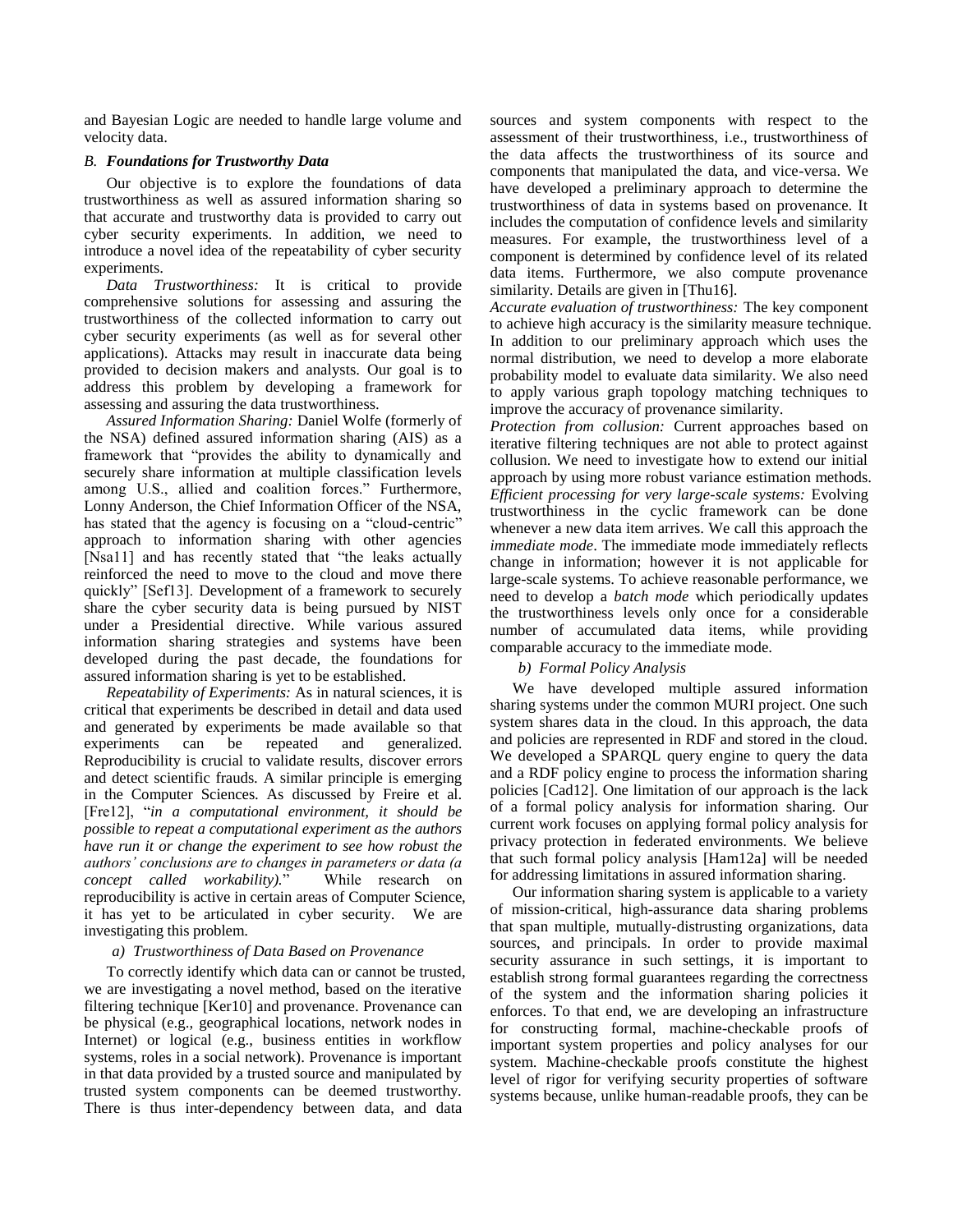automatically validated by proof-checking software that has undergone extensive manual verification by the mathematical community. Thus, such proofs reduce the trusted computing base of the systems they concern down to the foundations of mathematics [Kau04]. While machinecheckable proofs can be very difficult and time-consuming to construct for many large software systems, our choice of SPARQL, RDF and as query and policy languages, respectively, opens unique opportunities to elegantly formulate such proofs in a logic programming environment. Our prior work on machine-checking program-rewriting software security systems in Prolog (e.g., [Sri11]) has resulted in a powerful model-checking and formal reasoning system that we are applying to the analogous queryrewriting validation problem posed here. This system leverages recent advances in co-logic programming [Gup07] to encode co-inductive reasoning that is otherwise difficult to express in standard programming environments. We therefore encode policies, policy-rewriting algorithms, and security properties as a rule-based, logical derivation system in Prolog, and to apply these model-checking and theoremproving systems to produce machine-checkable proofs that these properties are obeyed by the system.

Policy-rewriting in our context can be understood as a special case of in-lined reference monitoring [Sch00]. Inlined Reference Monitors (IRMs) enforce software security policies by in-lining the logic of a security monitor (e.g., for enforcing access control) directly into untrusted code. This results in self-monitoring code that can safely be executed on systems that lack native controls adequate to enforce the desired policy. To support data sources that do not trust the cloud-based information sharing system, we plan to supplement our system with a certifying IRM framework. Certifying IRMs allow code or query recipients to automatically and independently verify the policycompliance of code or queries of untrusted provenance [Ham06, Sri11]. In the context of our information sharing system, this introduces at least two major opportunities for trusted computing base reduction:

• It allows data sources to receive mediation from untrusted mediators by independently certifying the local policycompliance of the requests they receive.

• Policy enforcement (or re-enforcement as a second line of defense) can be pushed down to the level of the data management system.

Our certifying IRM-based protections will support bytecode-based data management systems such as Hadoop MapReduce [Dea08]. In prior work we have developed extensive certifying IRMs for enforcing data access controls in similar environments, including those based on Java [Ham12] and Microsoft .NET [Ham06], and we have implemented supplemental protection systems for Hadoop in the past [Kha10]. This makes us well-equipped to conduct the research. The machine verification strategy discussed in the previous paragraph leads directly to the development of the certifying IRM because it establishes the correctness of the certification procedure; in many cases the verifier's implementation follows directly from the proof. Our prior work has developed machine certifiers for IRMs

based on type-checking [Ham06] and model-checking [Ham12].

### *c) Reproducibility of Security Experiments*

To tackle the problem of reproducibility of security experiments, we need to analyze scientific literature in the area of security to determine which specific security topics involve experimental analysis and the types of experiment that are carried out. We need to also determine commonly used datasets by the security research community. We need to then extend available reproducibility tools or develop new tools for security experiments and apply these tools to specific security attacks and defenses, such as return-onprogramming attacks and the corresponding defense techniques (e.g. randomization) and intrusions and the corresponding intrusion detection techniques.

The development of a methodology and tools for the reproducibility of security experiments involves addressing many issues, including:

*Models for representing security attacks:* As security attacks are often carried out through several steps, one has to describe not only each single step but also the step sequence and the time interval between each step. Attack graphs could be an initial model that could be extended by including all relevant information needed for each attack step. In addition, as in many cases the attacks are against a specific software system (as for example, a SQL injection attack against an application), the execution of the attacked system or application should be also reproduced. As in many cases, this may be difficult, the issue of fidelity of the reproduced attack is critical in that we need to understand what details concerning an experiment need to be preserved and which ones can be discarded.

*Human models:* As security attack and defense experiments may involve humans, the challenge is how to reproduce experiments involving humans, as it may be difficult or not possible to involve the same humans involved in the initial experiment. It is thus relevant to investigate how to represent human behavior through software agents.

*Composability of Experiments:* As a system may undergo different attacks at the same time, it is critical to perform security experiments in which multiple pre-existing experiments are combined. This is crucial in order to analyze different attacks and defenses in combination. For example, the use of a given security defense may negatively impact other security defenses. We believe that these types of experiments may result in important insights (e.g., the best defenses to protect against multiple attacks).

*Management of experiment repositories and visualization of experiments:* The challenge is to develop query languages able to retrieve experiments and compare experiments. Also visualization of experiment steps is very important especially for educational activities.

#### *C. Security Metrics: A Risk Analysis-based Approach*

One of the main challenges that arises in establishing a science for cyber-security is to develop metrics to measure the security of the systems. Unfortunately, coming up with one "number" that measures security is problematic since security of a system will depend on who attacks the system,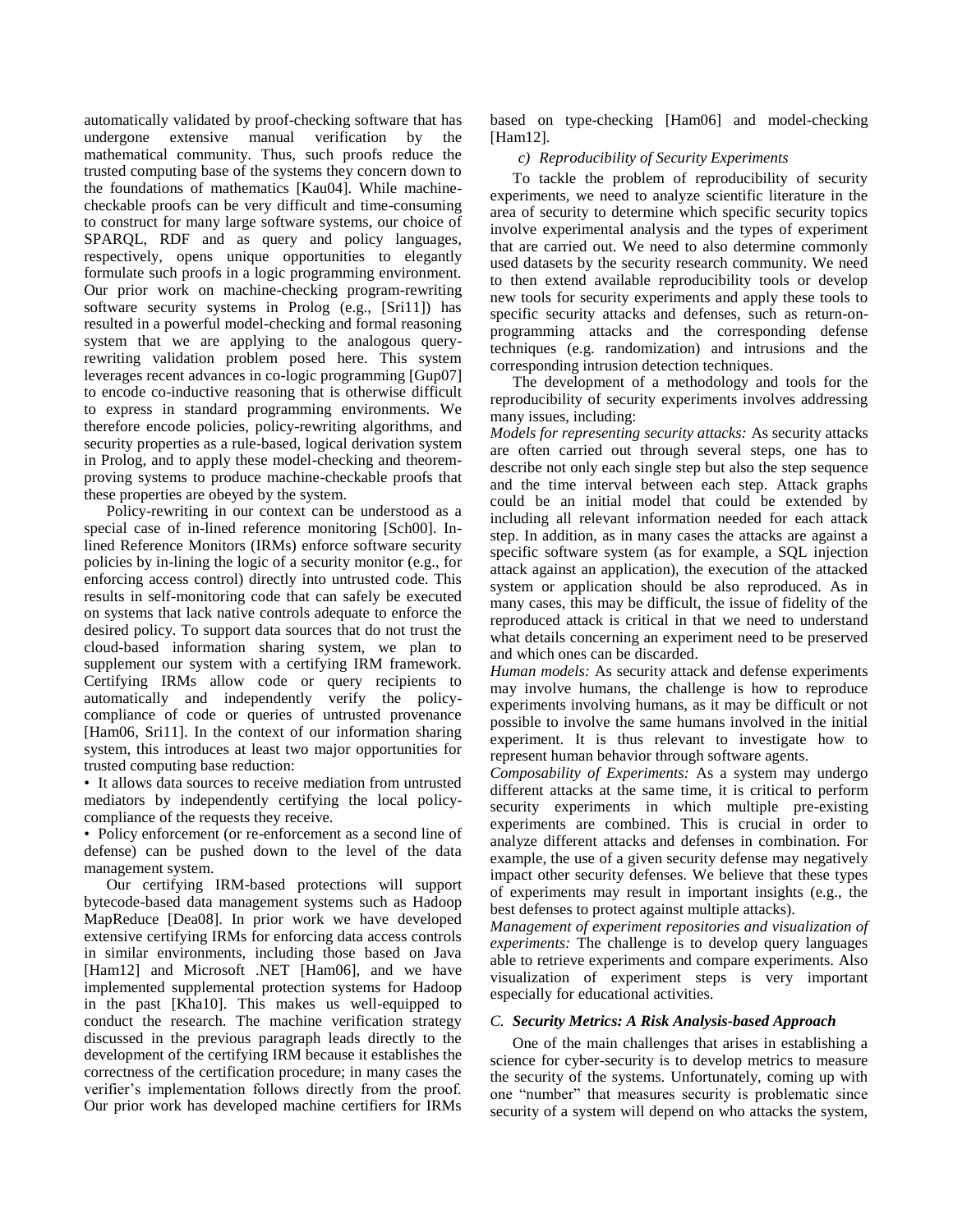the resources used by the attacker, system internals, human factors, etc. Due to the dynamic nature of the attackers, any risk assessment based on the statistics learned from past data can quickly become obsolete. For example, intrusion data collected in the past may not contain any information related to new zero day attacks. On the other hand, any defensive mechanism employed by the defender may cause attackers to adapt and change their strategy. For these reasons, we need to model the entire interaction between the attackers and defenders as a game. Basically, an attacker or group of attackers will be represented by their potential objective and/or utility, technical capabilities (e.g., which resources that they can launch an attack) and resources (e.g., the number of simultaneous attacks that they can launch). We have pioneered techniques for incorporating risk into botnet detection and assured information sharing [Ben10]. We have modeled attacks using differential games theory [Kan11], [Hoe12]. Our work is rather unique in that we not only consider adversary behavior models, but also the epidemic issues presented in the cyber security domain through network connections. We further invoke mean field game theories to study our unified risk framework.

#### *a) Modeling Attackers and Their Capabilities*

The first step in our risk assessment-based security measurement approach will be to model the attacker. Clearly, different types of attackers will have varying goals. For example, certain state actors may be more interested in gathering sensitive information covertly. On the other hand, different non-state attackers may want to maximize damage. We plan to capture these varying goals in terms of different utility functions. While creating these utility functions, we need to leverage the existing work in behavioral game theory related to behavioral heuristics such as loss aversion [Cam03]. Another important aspect of attacker modeling is the capture and representation of his/her capabilities. For example, aspects to consider in this activity include modeling the different capabilities (e.g., attacking machines), modeling the different utilities and behaviors**, e**xploring ways to determine a strategy's effectiveness and its applicability constraints such as computational requirements and measuring the cost of the strategy**.**

Since it is hard to know the precise technical capabilities of an attacker in advance (e.g., the number of unknown zero day attacks), we plan to represent attacker's capabilities as possible systems and/or components that can be attacked successfully with certain probability. In addition, we need to also model the potential effect of the successful attack. For example, for certain state actors, we can represent their capabilities as a risk profile by estimating certain attack related parameters. Examples of such parameters we plan to consider include the probability that the attackers have zero day vulnerability based attacks that can be used against certain computer systems (e.g., Windows 8), the probability that attack can be exploited remotely and the likelihood of detecting attacks based on predictive analytics as well as replicating the attacks the cost of replication.

Other parameters need to be estimated to reason about the potential impact of an unknown attack. By changing and stress testing these parameters, we need to understand the capabilities of a wide range of attackers with varying goals.

#### *b) User Risk Modeling*

There are different types of users including malicious users and normal users. These malicious users cause the insider threat problem and will be considered to be attackers. In addition, due to the normal user errors (e.g., successful phishing attacks), system resources and/or nodes could become vulnerable. We need to handle these problems by considering potential user involvement in an attack either as a facilitator and/or a direct perpetrator. To address the risks due to a malicious user, we need to model the malicious user and/or insider as an attacker who has already gained control of a system. This will enable us to use our attacker models with slight modifications. In addition, we need to consider human/user errors as another attack vector. For example, a computer that is running Windows 7 could become compromised due to a user who clicks on a malicious link. At the same time, compared to the generic zero day exploit, such user error based attack may not be replicated as easily. Therefore, we plan to address user error based risks as a type of an exploit/attack that may be harder to replicate. These attacks and errors will cause potential risks to the normal users when the underlying system is compromised. Basically, such compromised systems not only endanger the success of the mission but also the safety of the normal users. We need to consider such situations in our holistic approach to risk assessment.

#### *c) Modeling Network Risks under Attacks*

In order to better estimate the risks associated with certain attacks, we need to understand how such attacks could affect the computer networks to be protected. For example, we need to understand the impact of a zero day attack affecting machines running certain types of software attached to the network. To achieve this goal, we model computer networks by leveraging ideas from social network analysis. Basically, over the years, many probabilistic models have been developed to model how ideas, diseases, etc. spread over the networks. For example, models have been developed to classify social network data using a combination of node details and connecting links in the social graph [Sen08]. We plan to use similar ideas to estimate the impact of an attack on a subset of computer and/or systems on a given computer network. Our model will be composed of three risk assessment models: a local risk assessment model, a relational risk assessment model, and a collective inference model.

*Local risk assessment models* The local risk assessment model will probabilistically examine details of a computer and/or node and constructs risk estimation based on the details of that node. For instance, we can have a simple probabilistic model and/or probabilistic rules that specify the impact of a zero day attack on a particular system based on the attributes of this network node. In addition, these local models will consider interactions between the different system components of the node. This is important in order to assess the vulnerability of a specific node, since the different components could be exploited to launch a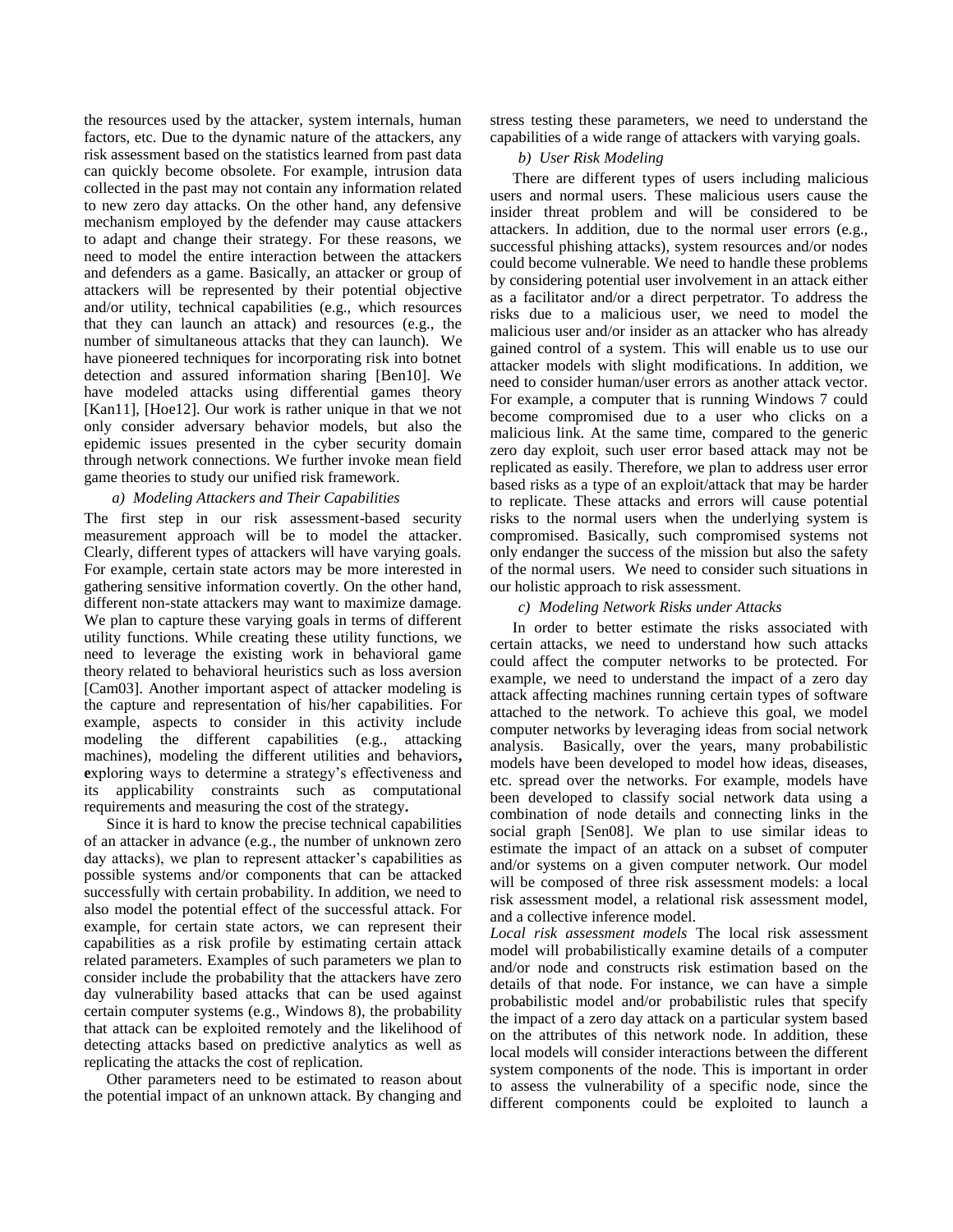successful attack. We need to explore different probabilistic models (e.g., simple Bayesian belief networks) that are suitable for building effective local risk assessment models. In addition, we need to explore the best way to integrate the results of the detection strategies and/or alerts into the local risk assessment models.

*Relational risk assessment models* The relational risk assessment model is a separate type of probabilistic model that looks at the neighborhood structure of a given network node, and uses the local risk assessment output for neighboring nodes to estimate how the neighbors of a node can affect its security risk. To build this relational risk assessment model, we plan to leverage tools such as Markov logic networks where we can also incorporate domain heuristic/rules for estimation [Ric06]. For instance, using past data or domain expert, we can infer that if a node  $N_i$  is attacked then the probability that node  $N_i$  can still work correctly is  $p_{ij}$ . In addition, we need tools to determine dependencies among the different parts of the network could be learned from data. Here, we would like to emphasize that learning such probabilistic rules based on the past data is used to understand the dependencies in the existing network and infrastructure and it is not directly related to ever changing attack data and/or information. In addition, we need to explore how the attribute similarity (e.g., software and/or hardware components used across nodes) can be incorporated into our models.

*Collective Inference* The previous tools discussed are not sufficient by themselves to understand and assess all the dynamic risks under a novel attack scenario. Local risk models consider only the details of the network node under a given attack scenario. Conversely, relational models consider only the link and neighbor structure of a specific node. Collective inference-based models attempt to make up for these deficiencies by using both local and relational models in a precise manner to attempt increasing the risk assessment accuracy in the network. We need to explore how to combine such risk estimations with mean field theory based approaches to make it faster in practice. Mean Field Theory is an averaging technique, coming from physics, which results in simplifications [LAS07].

# *d) Modeling Defensive Strategies*

Similar to attack models, we need to model defensive strategies based on their cost, effectiveness and applicability to specific attack types. We need to explore multiple classes of defensive strategies to create profiles that can represent their properties. While creating these defensive option profiles, we need to specially focus on important aspects related to network. Due to the diverse properties of the different networks and systems, it is important to understand the computational and/or power needs of the different defensive strategies. For example, certain defensive strategies (e.g., randomizing binaries) may not be applicable and/or costly (e.g., requires too much power consumption) for certain nodes. In the following, we provide a simplified mathematical model preview. In this version, concentrating on analyzing the defender's optimal defense strategy in

anticipation of various classes of attack, we consider the network system to be protected as one entity, and fix the attack severity. This entity corresponds to the command center of the network system. The command center defines a defensive strategy to best protect the assets in anticipation of severity of attacks, i.e., different classes of attack.

Solving this problem provides a nominal strategy which can be used as a preliminary starting point. To address the everchanging attack parameters, defensive strategies will be defined for each node of the network as a function of the available information.

#### *e) Combining All Parts: Game Theoretic Models for Holistic Risk Assessment*

All the previous components need to be combined in an extensive game. The attacker tries to optimize his attack by taking into account the defender's existing defensive strategies, and network information. This game theoretical model will be able to answer questions by approximately analyzing the equilibrium behavior under different scenarios obtained by varying parameters in our models. For example, the impact of different zero day attacks could be estimated by analyzing the change in equilibrium performance. In addition, different defensive strategies will be tested to estimate their effectiveness. Of course, doing these estimations efficiently will require novel approaches in combining simulation-based schemes with analytical approaches such as mean field theory.

Mean field theory [Las07] is a novel approach to take into account the influence of large communities on the behavior and the decision of a single individual. In our context, the safety of a single system depends on the interaction level of the global network it is connected to. The attacker will have to penetrate the defenses to reach a precise target. This connection to the community cuts both ways, but it is not neutral. When the network is very large, one can approximate the interaction by an averaging effect, the mean field term. This simplifies greatly the analytic treatment. We would like to investigate in this research the possibilities offered by Mean field theory in cyber security, which has not been considered extensively before. Our approach is detailed in [Thu16].

# **IV. SUMMARY AND DIRECTIONS**

As stated earlier, while the Science of Security (SoS) is evolving and there are different visions about what "science of cyber-security" means, if what has happened in other scientific disciplines is any indication, we believe that the SoS will be increasingly data driven. We see evidence of the applicability and effectiveness of a data driven approach. For example, recent advances in cyber-security include gathering data about potential attackers such as their techniques, incentives, internal communication structures. This paper describes solutions and directions for a data driven framework to studying the science of cyber security. In particular, it focusses on: (i) Data Driven Science for Attack Detection and Mitigation, (ii) Foundations for Data Trustworthiness and Policy-based Sharing, and (iii) A Riskbased Approach to Security Metrics.